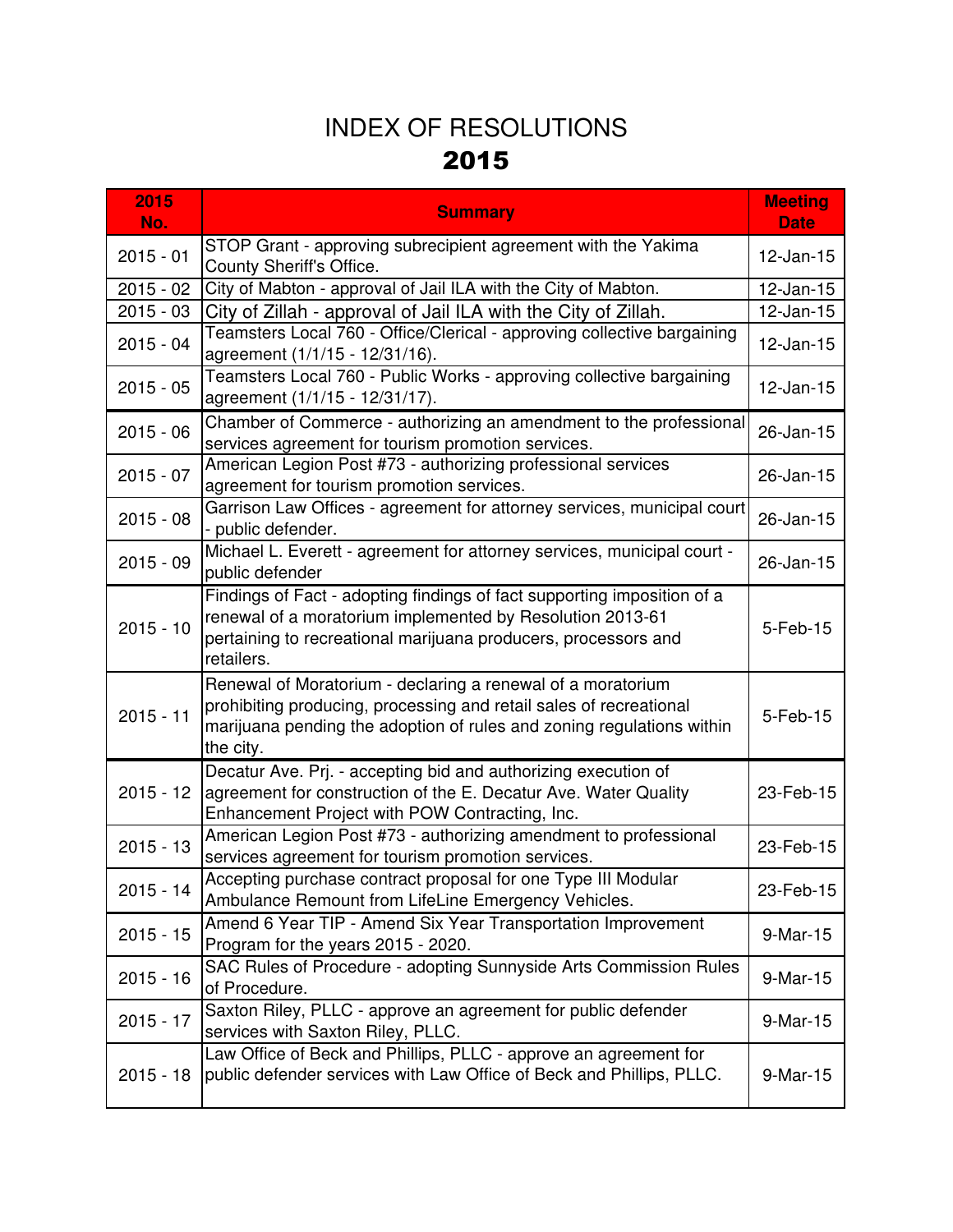| 2015<br>No. | <b>Summary</b>                                                                                                                                                                                                                                                                 | <b>Meeting</b><br><b>Date</b> |
|-------------|--------------------------------------------------------------------------------------------------------------------------------------------------------------------------------------------------------------------------------------------------------------------------------|-------------------------------|
| $2015 - 19$ | US Bank Loan - authorizing submittal of a loan application with US<br>Bank for the purchase of two police vehicles.                                                                                                                                                            | 9-Mar-15                      |
| $2015 - 20$ | YCTS - authoriing interlocal agreement with Yakima County<br>Technology Services for business related technology services.                                                                                                                                                     | 23-Mar-15                     |
| $2015 - 21$ | TAP Project - authorizing an agreement with Yakima County for<br>Certified Acceptance Services for the 16th Street Sidewalk<br>Improvement (TAP).                                                                                                                              | 23-Mar-15                     |
| $2015 - 22$ | Surplus - declaring certain equipment surplus to the uses and needs of<br>the City of Sunnyside and authorizing disposition.                                                                                                                                                   | 23-Mar-15                     |
| $2015 - 23$ | Support Specialist - establishing the position and compensation for the<br>position of support specialist.                                                                                                                                                                     | 23-Mar-15                     |
| $2015 - 24$ | US Bank Loan - Authorizing US Bank to reimburse the City for the<br>purchase of switches and computer.                                                                                                                                                                         | 13-Apr-15                     |
| $2015 - 25$ | Pool Heater - authorizing an agreement with Aquatic Specialty, Inc. for<br>the replacement of the pool heater.                                                                                                                                                                 | 13-Apr-15                     |
| $2015 - 26$ | HIDTA - approving subrecipient agreement with the Yakima County<br>Sheriff's Office.                                                                                                                                                                                           | 13-Apr-15                     |
| $2015 - 27$ | Tap Project - Authorizing the City Manager to execute Local Agency<br>Standard Consultant Agreemen for the 16th Street Sidewalk<br>Improvement Project (TAP).                                                                                                                  | 13-Apr-15                     |
| $2015 - 28$ | Advisory Ballot - calling for an advisory election to consider adopting<br>regulations for production, processing and retail sales of recreational<br>marijuana or adopting a ban for production, processing and retail sales<br>of recreational marijuana within in the city. | 13-Apr-15                     |
| $2015 - 29$ | Surplus Property - declaring 5th & Grant Building (501 Grant Avenue)<br>to be surplus, authorizing disposition thereof and authorizing approval<br>of agreement for intergovernmental transfer of property.                                                                    | 13-Apr-15                     |
|             | CDBG - authorizing Task Order to prepare an application for a<br>2015 - 30 Community Development Block Grant with Huibregtse Louman,<br>Associates for the 11th and Kearney Avenue Project.                                                                                    | 13-Apr-15                     |
| $2015 - 31$ | Daybreak Rotary - authorizing professional services agreement for<br>tourism promotion services with Sunnyside Daybreak Rotary                                                                                                                                                 | 27-Apr-15                     |
| $2015 - 32$ | US Bank Loan - Authorizing reimbursement by US Bank for the<br>purchase and equipping of two police vehicles, not to exceed<br>\$99,084.05.                                                                                                                                    | 26-May-15                     |
| $2015 - 33$ | Swim Team - approve an agreement with Sunnyside Swim Team for<br>the use of the Swimming Pool Facility at Central Park.                                                                                                                                                        | 26-May-15                     |
| 2015 - 34   | CDBG - approving submittal of application for the 11th & Kearney<br>Improvement Project.                                                                                                                                                                                       | 26-May-15                     |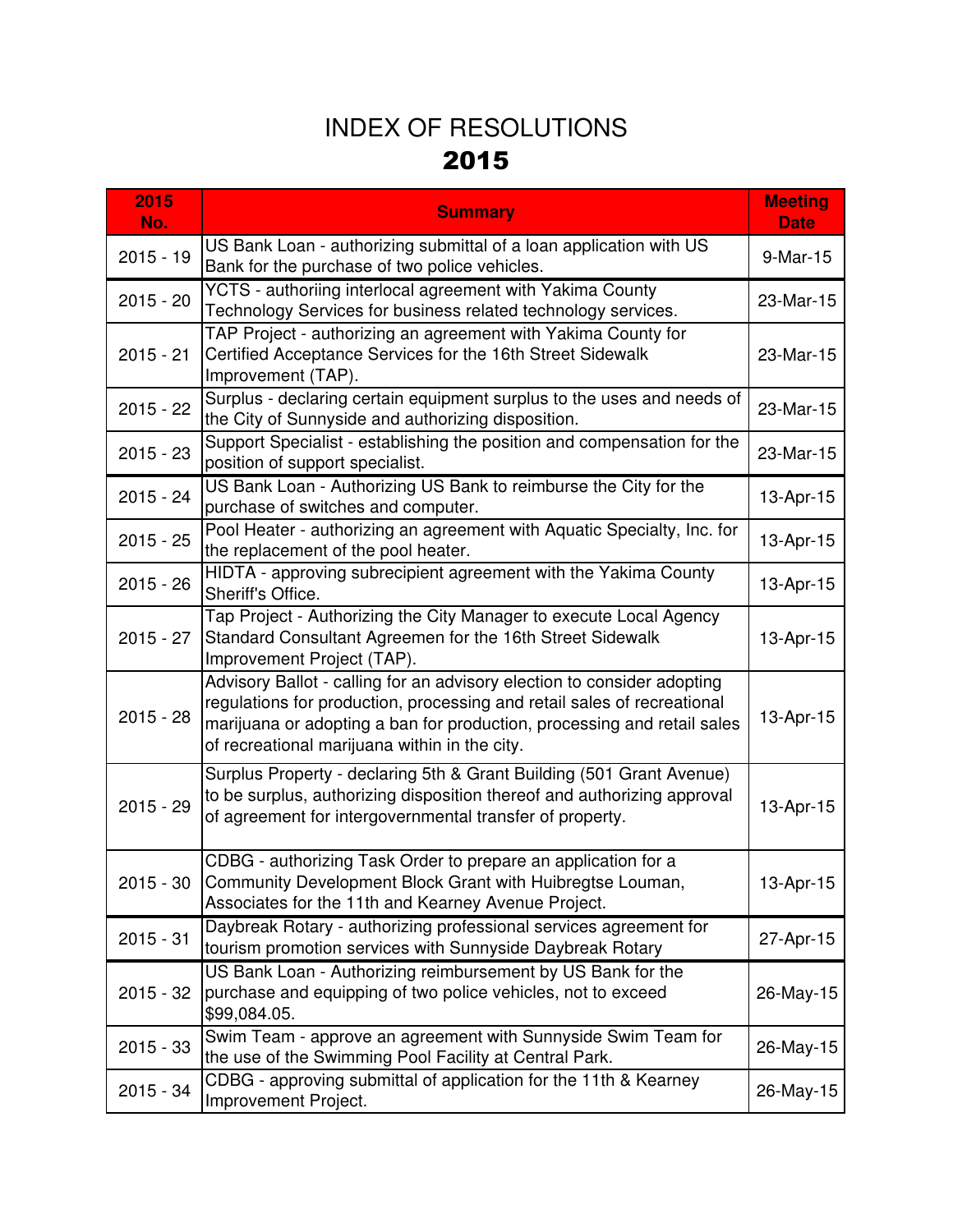| 2015<br>No. | <b>Summary</b>                                                                                                                                                                     | <b>Meeting</b><br><b>Date</b> |
|-------------|------------------------------------------------------------------------------------------------------------------------------------------------------------------------------------|-------------------------------|
| $2015 - 35$ | WSDOT Aviation Grant - authorizing submittal of a WSDOT Aviation<br>Grant for the design of the Runway/Taxiway Rehab Project match.                                                | 26-May-15                     |
| $2015 - 36$ | Task Order 2015-1 - authorizing task order to provide professional<br>services for the East Edison Avenue Project with HLA.                                                        | 26-May-15                     |
| $2015 - 37$ | Task Order 2015-2 - authorizing a task order to prepare construction<br>documents for the City Hall Renovation Project with HLA.                                                   | 26-May-15                     |
| $2015 - 38$ | WSDES CO #1 - accepting and authorizing execution of Change Order<br>#1 for the City Hall Lighting Project.                                                                        | 26-May-15                     |
| $2015 - 39$ | Professional Services Agreement - approving a supplemental<br>agreement for professional engineering services with HLA for the 6th<br>Street Improvements.                         | 26-May-15                     |
| $2015 - 40$ | 6 Year TIP - Authorizing the 2016-2021 Transportation Improvement<br>Plan.                                                                                                         | 22-Jun-15                     |
| $2015 - 41$ | P.O.W. CO #2 - approving Change Order #2 with POW Contracting,<br>Inc. for the East Decatur Water Quality Enhancement Project.                                                     | 22-Jun-15                     |
| $2015 - 42$ | Professional Services Agreement - approving a supplemental<br>agreement for professional engineering services with HLA for the 6th<br>Street & Edison Avenue Improvements Project. | 22-Jun-15                     |
| $2015 - 43$ | WSDoC - approving contract with the Washington State Department of<br>Commerce for the City of Sunnyside Energy Efficiency Project (Blower<br>& Lighting Upgrades).                | $13$ -Jul-15                  |
| $2015 - 44$ | Greenhouse Gas Policy - adopting a Greenhouse Gas Reduction<br><b>Emission Policy.</b>                                                                                             | 13-Jul-15                     |
| $2015 - 45$ | CBA - Police Support - approving Collective Bargaining Agreement<br>with Teamster's Local Union No. 760- - Police Support Unit.                                                    | 13-Jul-15                     |
| $2015 - 46$ | HOME Consortium - approving modification to "HOME Consortium<br>Intergovernmental Agreement" with Yakima County and participating<br>governments.                                  | 13-Jul-15                     |
| $2015 - 47$ | CBA - Public Works - MOA with Teamster's                                                                                                                                           | 27-Jul-15                     |
| $2015 - 48$ | SRO Agreement - approving an agreement with the Sunnyside School<br>District for School Resource Officers.                                                                         | 27-Jul-15                     |
| $2015 - 49$ | Real Estate Listing - approving a real estate listing with Almon<br>Commercial Real Estate to market and sell the West Sunnyside<br><b>Business Park.</b>                          | 27-Jul-15                     |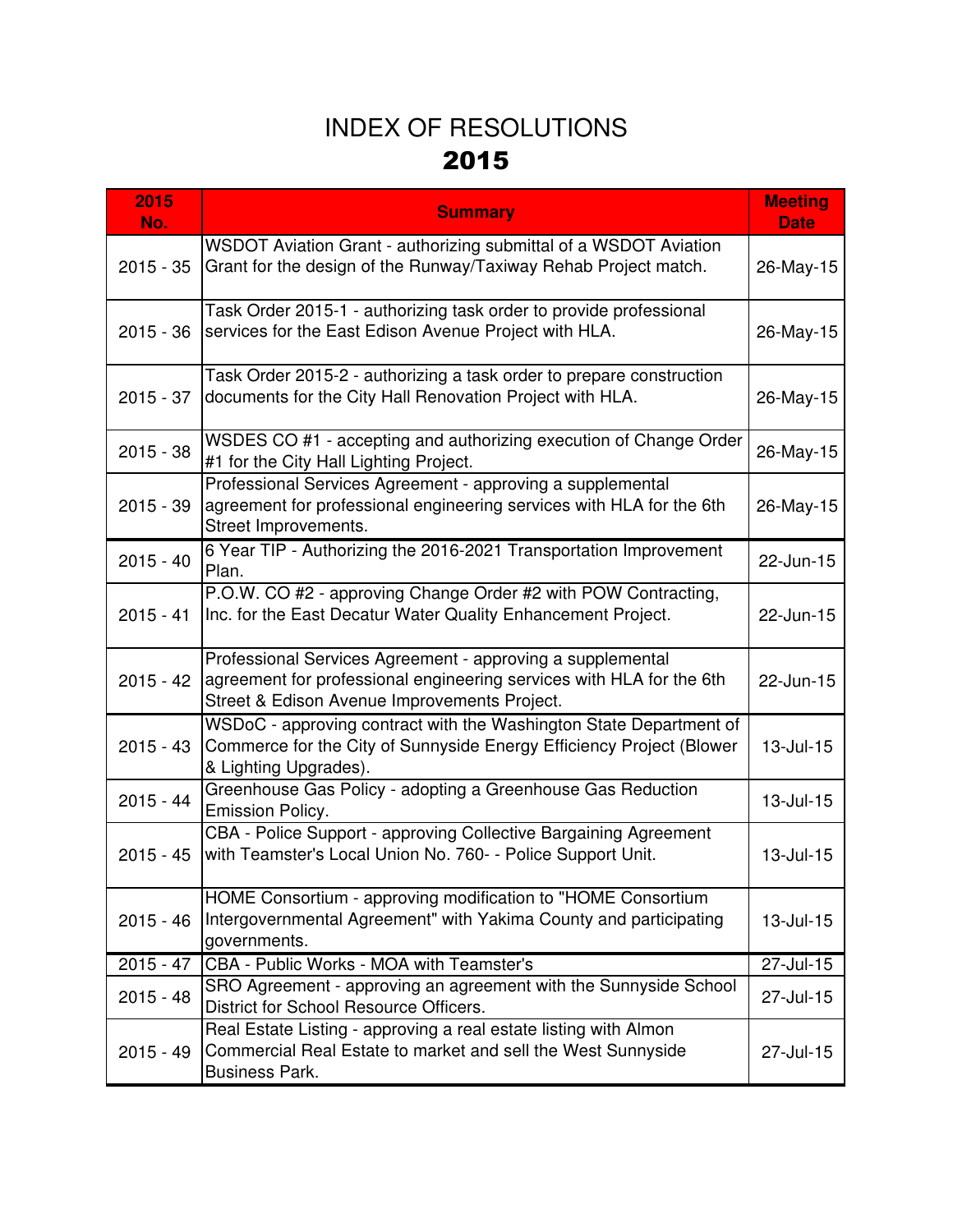| 2015<br>No. | <b>Summary</b>                                                                                                                                                        | <b>Meeting</b><br><b>Date</b> |
|-------------|-----------------------------------------------------------------------------------------------------------------------------------------------------------------------|-------------------------------|
| $2015 - 50$ | FAA Grant - authorizing submittal of an FAA grant application and city<br>manager to sign grant offer for the design of the Runway/Taxiway<br>Rehabilitation Project. | 10-Aug-15                     |
| $2015 - 51$ | TIB Grant Application - authorizing the city manager to submit<br>applications for TIB grant funding.                                                                 | 10-Aug-15                     |
| $2015 - 52$ | Amendment 3 - amendment to professional services agreement<br>between city and PGG. (Airport Contamination Project)                                                   | 24-Aug-15                     |
| $2015 - 53$ | Runway/Taxiway - authorize the City Manager to execute and<br>Engineering Services Agreement with HLA for the Runway/Taxiway<br>Improvements                          | 24-Aug-15                     |
| $2015 - 54$ | YVCOG Sponsorship - approving the sponsorship of the YVCOG to<br>join the AWC Employee Benefit Trust.                                                                 | 14-Sep-15                     |
| $2015 - 55$ | Veteran's Memorial - accepting donation of the Jerry Taylor Veteran's<br>Memorial to include artwork, stonework and other improvements.                               | 14-Sep-15                     |
| $2015 - 56$ | Petty Cash - authorizing petty cash accounts in various amounts for<br>certain City departments.                                                                      | 14-Sep-15                     |
| $2015 - 57$ | Professional Services Agreement - approving a supplemental<br>agreement for professional engineering services with HLA for the 16th<br>Street Sidewalk Improvements.  | 12-Oct-15                     |
| $2015 - 58$ | Airport CIP - approving Sunnyside Municipal Airport 5-Year Capital<br>Improvement Plan.                                                                               | 26-Oct-15                     |
| $2015 - 59$ | Knobel's - Agreement with Knobel's to upgrade the 16th St & Lincoln<br>Avenue traffic signal                                                                          | 9-Nov-15                      |
| $2015 - 60$ | Mt. States - Agreement with Mt. States Const. to extend water main on<br><b>Sheller Court</b>                                                                         | 9-Nov-15                      |
| $2015 - 61$ | SSD - Agreement with Sunnyside School District for Gang Prevention<br>and Intervention Services                                                                       | 9-Nov-15                      |
| $2015 - 62$ | Temp Staffing - Letter of Agreement with Teamster's Police Support<br>Unit for temporary staffing.                                                                    | 9-Nov-15                      |
| $2015 - 63$ | Wage Reopener - Letter of Agreement with Teamster's Police Support<br>Unit for wage reopener.                                                                         | 9-Nov-15                      |
| $2015 - 64$ | DBE Program Plan - adopting the US Department of Transportation<br>Disadvantaged Business Enterprise (DBE) Program Plan.                                              | 23-Nov-15                     |
| $2015 - 65$ | Paper of Record - Authorizing the Daily Sun News as the paper of<br>record for 2016.                                                                                  | 14-Dec-15                     |
| $2015 - 66$ | CBA - Approval of Teamster's Local No. 760 - Division Supervisor Unit<br><b>Collective Bargaining Agreement.</b>                                                      | 14-Dec-15                     |